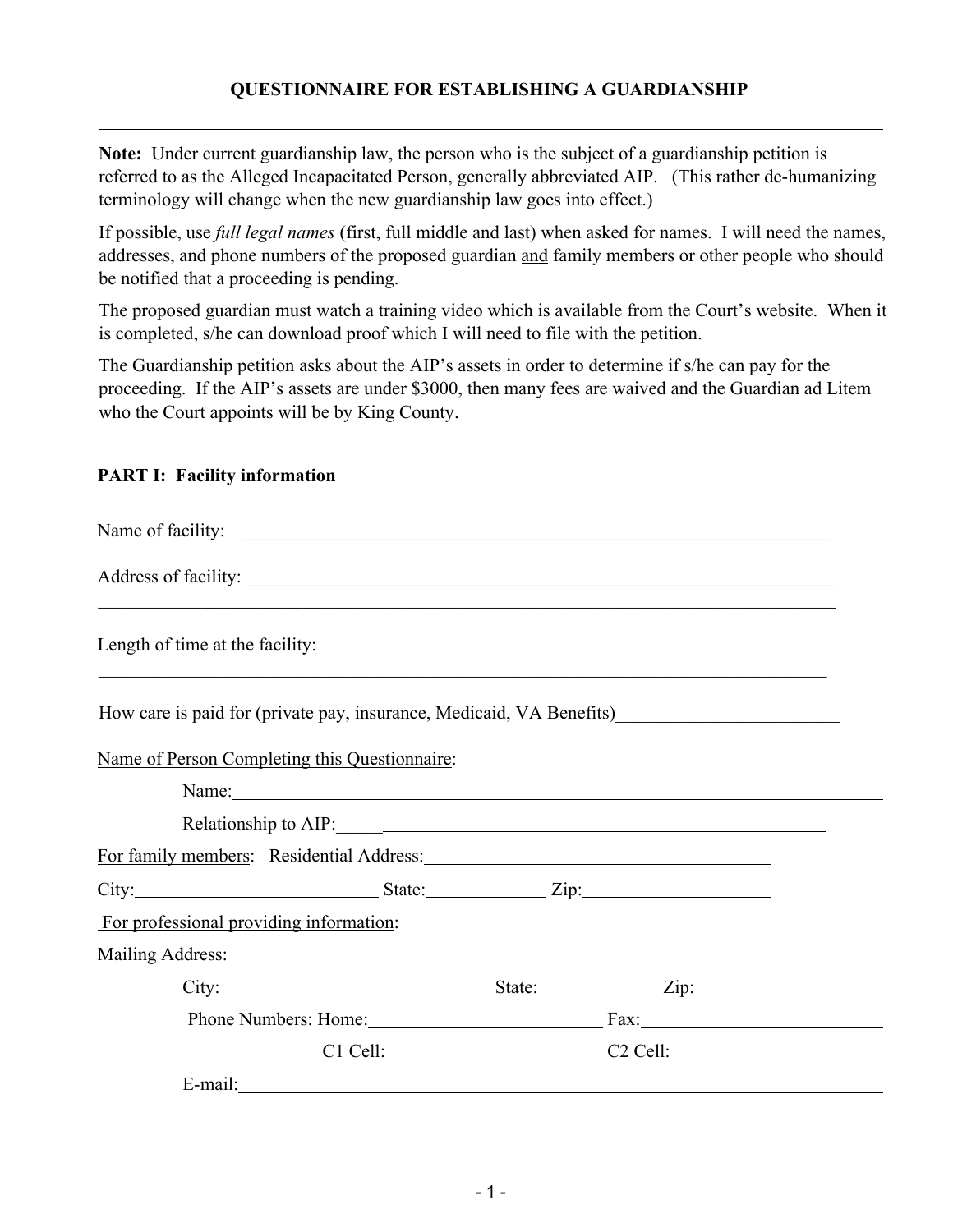## **PART II: INFORMATION FOR ALLEGED INCAPACITATED PERSON (AIP)**

 $\overline{\phantom{0}}$  $\overline{\phantom{0}}$ 

|                                                                                                                                                                                                                               |                             |    | <u> 1989 - Andrea Stadt Britain, amerikansk politik (</u>                                          |
|-------------------------------------------------------------------------------------------------------------------------------------------------------------------------------------------------------------------------------|-----------------------------|----|----------------------------------------------------------------------------------------------------|
| City: City: City: City: City: City: City: City: City: City: City: City: City: City: City: City: City: City: City: City: City: City: City: City: City: City: City: City: City: City: City: City: City: City: City: City: City: |                             |    |                                                                                                    |
| County: $\Box$ King $\Box$ Snohomish $\Box$ Pierce                                                                                                                                                                            |                             |    | $\Box$ Other                                                                                       |
| How Long at Above Address:                                                                                                                                                                                                    |                             |    |                                                                                                    |
|                                                                                                                                                                                                                               |                             |    |                                                                                                    |
|                                                                                                                                                                                                                               |                             |    | $\chi$ ip:                                                                                         |
|                                                                                                                                                                                                                               |                             |    |                                                                                                    |
|                                                                                                                                                                                                                               |                             |    | <u>and the second control of the second control of the second control of the second control of</u> |
|                                                                                                                                                                                                                               |                             |    |                                                                                                    |
|                                                                                                                                                                                                                               |                             |    |                                                                                                    |
|                                                                                                                                                                                                                               |                             |    |                                                                                                    |
| Degree of Incapacity: (How severe is the incapacity):<br>Physician Name: 1997                                                                                                                                                 |                             |    |                                                                                                    |
|                                                                                                                                                                                                                               |                             |    |                                                                                                    |
|                                                                                                                                                                                                                               |                             |    |                                                                                                    |
| Has the AIP been seen by a physician, ARNP, or other healthcare provider within<br>the past 30 days who could provide a medical report?                                                                                       |                             |    |                                                                                                    |
| If not, can that be arranged?                                                                                                                                                                                                 |                             |    |                                                                                                    |
|                                                                                                                                                                                                                               |                             |    |                                                                                                    |
| Please list any known financial information for AIP:                                                                                                                                                                          |                             |    |                                                                                                    |
|                                                                                                                                                                                                                               |                             |    |                                                                                                    |
| <b>Assets</b><br>Real Property:                                                                                                                                                                                               | <b>Bank Accounts:</b>       |    |                                                                                                    |
| Stocks, Bonds, Mutual Funds: \$                                                                                                                                                                                               | Furniture:                  | \$ |                                                                                                    |
| Mortgage and Notes:<br>s                                                                                                                                                                                                      | Other Personal Property: \$ |    |                                                                                                    |
| Total Approximate Value of Assets: \$                                                                                                                                                                                         |                             |    |                                                                                                    |
| Income                                                                                                                                                                                                                        |                             |    |                                                                                                    |
| Social Security: \$___________________/month                                                                                                                                                                                  | Veteran's Benefits: \$      |    | /month                                                                                             |
|                                                                                                                                                                                                                               | Other:                      | S  | /month                                                                                             |
| Approximate total monthly income: $\delta$                                                                                                                                                                                    |                             |    |                                                                                                    |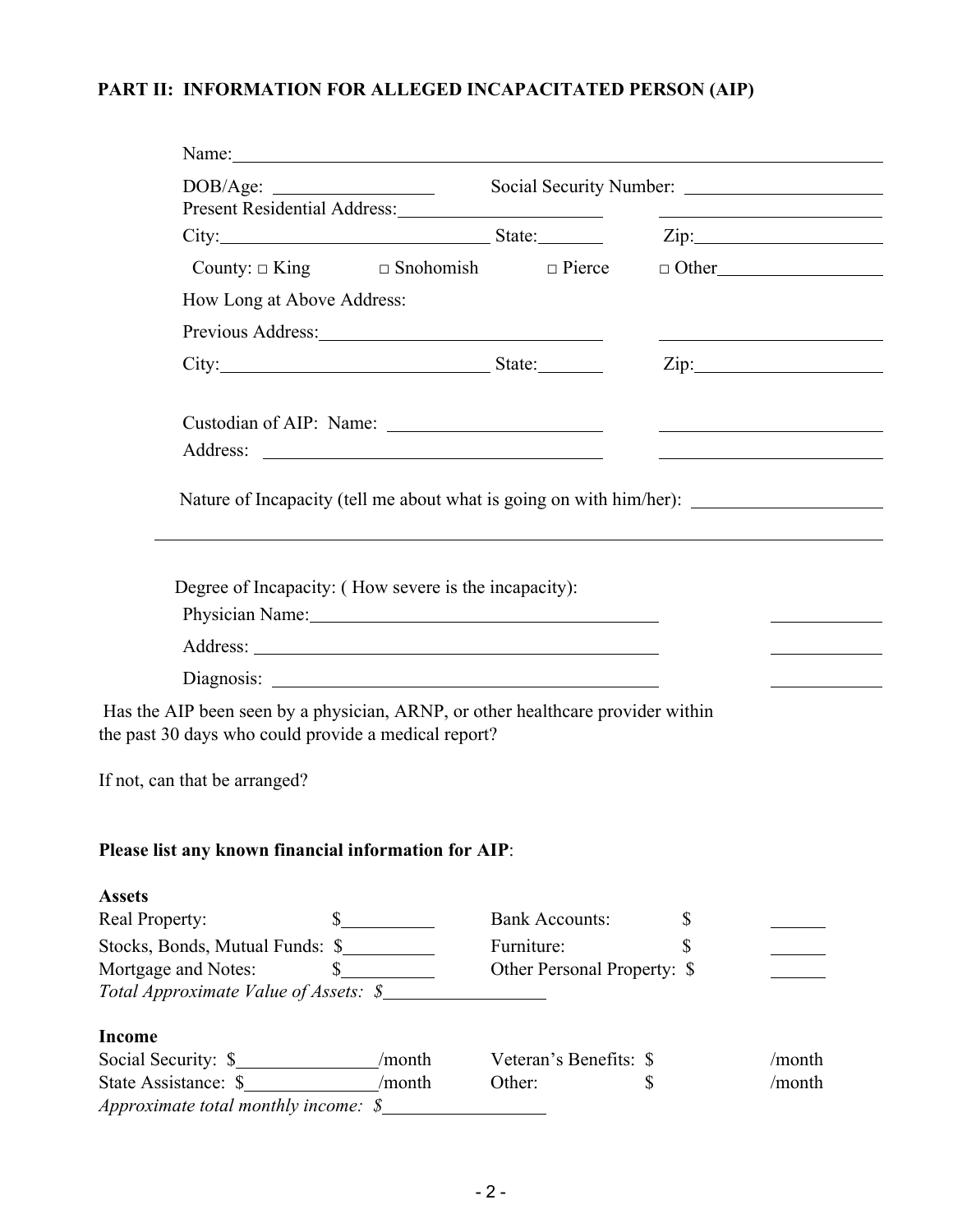| Who do you propose becomes the AIP's guardian?                                                                                                                                                                                                                                                         |                                                                                                                       |
|--------------------------------------------------------------------------------------------------------------------------------------------------------------------------------------------------------------------------------------------------------------------------------------------------------|-----------------------------------------------------------------------------------------------------------------------|
|                                                                                                                                                                                                                                                                                                        |                                                                                                                       |
|                                                                                                                                                                                                                                                                                                        |                                                                                                                       |
| Telephone Number                                                                                                                                                                                                                                                                                       |                                                                                                                       |
|                                                                                                                                                                                                                                                                                                        |                                                                                                                       |
|                                                                                                                                                                                                                                                                                                        |                                                                                                                       |
| Has that person agreed?<br>Has s/he taken the mandatory training on the Court's website?                                                                                                                                                                                                               |                                                                                                                       |
| guardianship proceeding:                                                                                                                                                                                                                                                                               | List names, addresses, and relationship of all AIP's relatives who should be notified of a pending                    |
|                                                                                                                                                                                                                                                                                                        |                                                                                                                       |
| <u> 1989 - Johann Barn, mars ann an t-Amhain Aonaich an t-Aonaich an t-Aonaich ann an t-Aonaich ann an t-Aonaich</u>                                                                                                                                                                                   | <u> 1980 - Johann Barn, mars ann an t-Amhain Aonaich an t-Aonaich an t-Aonaich an t-Aonaich an t-Aonaich an t-Aon</u> |
| Phone #: $\frac{1}{2}$ = $\frac{1}{2}$ = $\frac{1}{2}$ = $\frac{1}{2}$ = $\frac{1}{2}$ = $\frac{1}{2}$ = $\frac{1}{2}$ = $\frac{1}{2}$ = $\frac{1}{2}$ = $\frac{1}{2}$ = $\frac{1}{2}$ = $\frac{1}{2}$ = $\frac{1}{2}$ = $\frac{1}{2}$ = $\frac{1}{2}$ = $\frac{1}{2}$ = $\frac{1}{2}$ = $\frac{1}{2}$ | <u> 1989 - Johann Barbara, martin amerikan basar dan basa dan basa dan basa dan basa dan basa dalam basa dan basa</u> |
|                                                                                                                                                                                                                                                                                                        |                                                                                                                       |
|                                                                                                                                                                                                                                                                                                        |                                                                                                                       |
|                                                                                                                                                                                                                                                                                                        |                                                                                                                       |

The reason for petitioning for Guardianship is as follows:

How will a guardianship help the AIP?:

Designate whether the appointment is sought as Full or Limited Guardian of Person Estate or Both

Does the AIP have a Durable Power of Attorney?